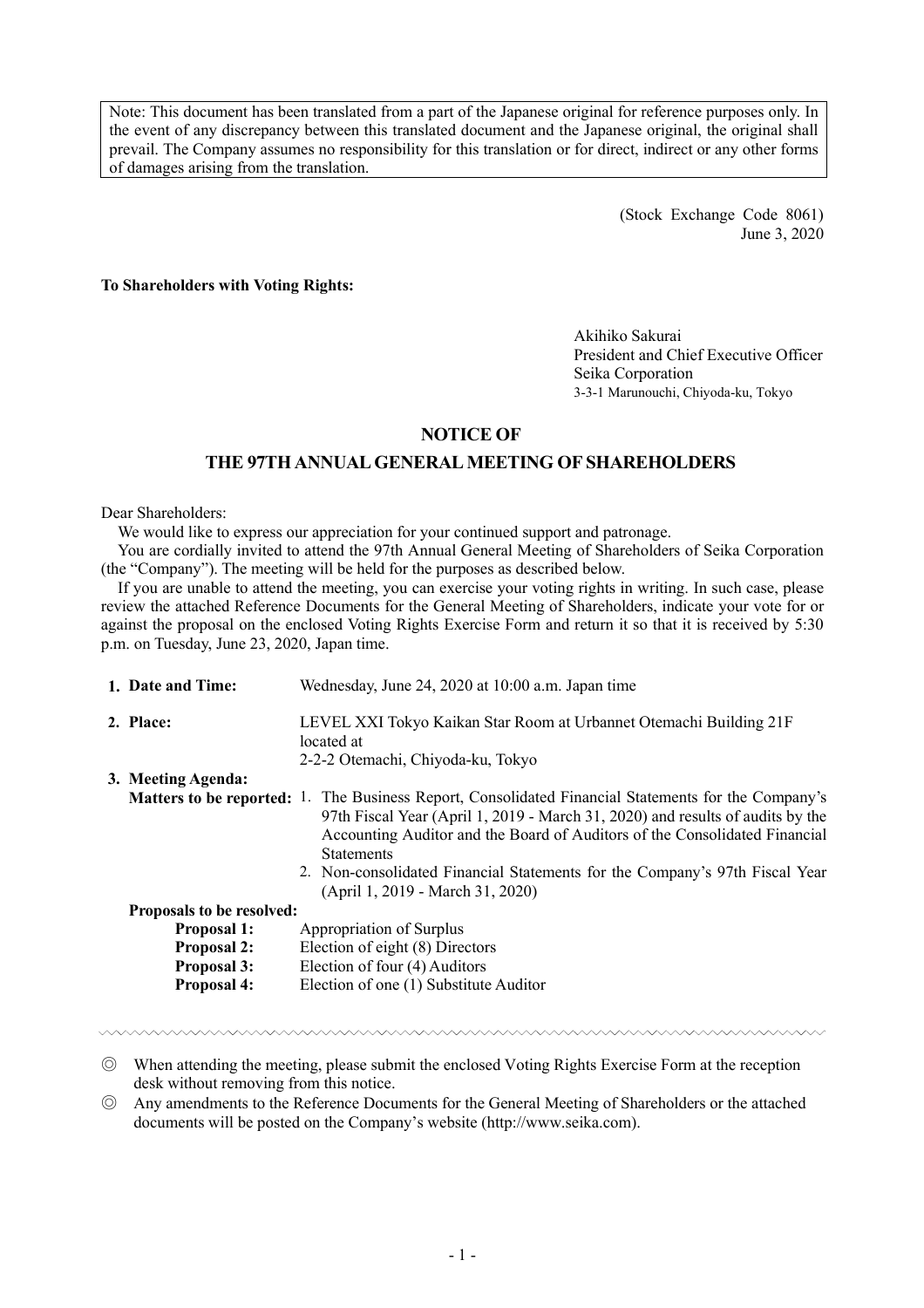# **Reference Documents for the General Meeting of Shareholders**

#### **Proposals and References**

#### **Proposal 1:** Appropriation of Surplus

1. Matters related to the appropriation of surplus

The Company proposes a partial reversal of the general reserve as below and transfer the funds to retained earnings brought forward based on the provisions of Article 452 of the Companies Act. This proposal is intended to cover the deficit in retained earnings brought forward in the Non-consolidated Financial Statements for the fiscal year ended March 31, 2020, and secure dividend payments, as well as to implement our capital policies flexibly, such as returning capital to shareholders in response to changes in management environment in the future.

- (1) Item and the amount of surplus to be decreased General reserve: 2,000,000,000 yen
- (2) Item and the amount of surplus to be increased Retained earnings brought forward: 2,000,000,000 yen

#### 2. Matters related to year-end dividends

The Company considers the return of profits to shareholders one of the most important management issues, and has a basic policy of paying a stable dividend.

While strengthening business foundations through efficient business operations across both an operational and financial perspective, and flexibly responding to funding needs for new business development, etc., the Company targets a consolidated dividend payout ratio of 35%.

Although the Company recorded a loss attributable to owners of parent of 1,262 million yen in the Consolidated Financial Statements for the fiscal year ended March 31, 2020, we deem that this was due to transient causes. Therefore, in accordance with the policy described above, regarding the appropriation of surplus, the Company proposes to pay a year-end dividend of 25 yen per share as originally planned.

The annual dividend for the fiscal year ended March 31, 2020 will be 45 yen per share including the interim dividend of 20 yen already paid.

(1) Matters related to allocation of dividend property to shareholders and total amount thereof 25 yen per share of the Company's common stock and total 306,928,625 yen

(2) Effective date of dividends from surplus

June 25, 2020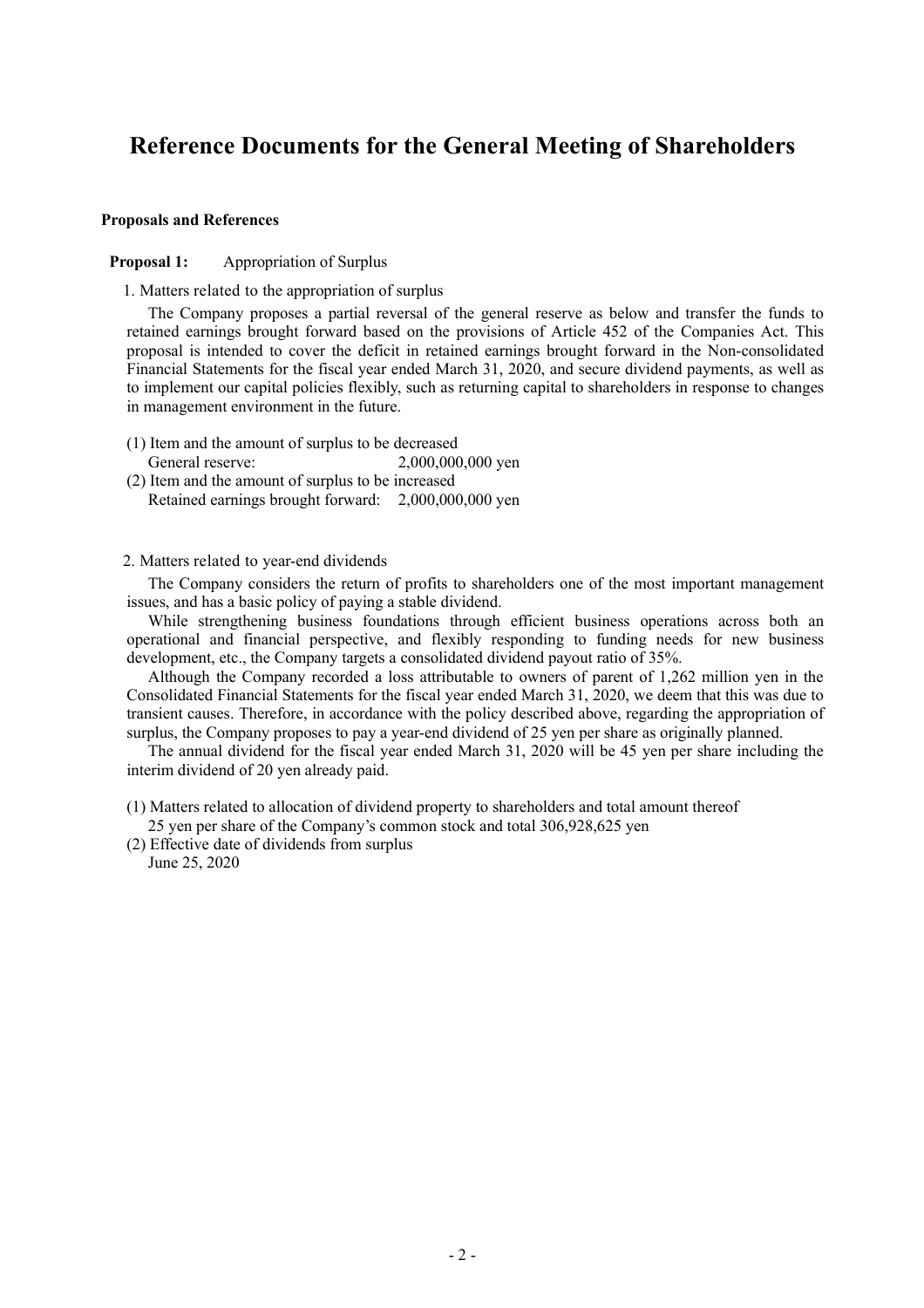## **Proposal 2:** Election of eight (8) Directors

The terms of office of all seven (7) Directors will expire at the conclusion of this Annual General Meeting of Shareholders. The Company proposes to increase the number of Outside Directors by one to ensure transparency in the management and further enhance our corporate governance. Accordingly, the election of eight (8) Directors including three (3) Outside Directors is proposed. The candidates for Director are as follows:

| No. | Name<br>(Date of birth)               |                                                                                                                                            | Number of shares<br>Past experience, positions, responsibilities<br>of the Company<br>and significant concurrent positions                                                                                                                                                                                                                                                                                                                                                                                                                                                                                                                                                                                                                                                                                                                                                               |        |
|-----|---------------------------------------|--------------------------------------------------------------------------------------------------------------------------------------------|------------------------------------------------------------------------------------------------------------------------------------------------------------------------------------------------------------------------------------------------------------------------------------------------------------------------------------------------------------------------------------------------------------------------------------------------------------------------------------------------------------------------------------------------------------------------------------------------------------------------------------------------------------------------------------------------------------------------------------------------------------------------------------------------------------------------------------------------------------------------------------------|--------|
|     | Akihiko Sakurai<br>(January 10, 1959) | February 1989<br>April 2005<br>April 2009<br>April 2011<br>April 2013<br>April 2014<br>June 2014<br>April 2015<br>April 2016<br>April 2018 | Joined the Company<br>General Manager, Machinery Department II, Osaka Operations<br>Division II<br>President, Seika Shanghai Co., Ltd.<br>General Manager, Strategical Planning Department, Corporate<br>Planning Division and General Manager, Asian Market<br>Department, the Company<br>Executive Officer; General Manager, Tokyo Operations<br>Division I<br>Executive Officer; Deputy General Manager, Business Control<br>Division, Industrial Machinery Region<br>Director; Senior Executive Officer; Deputy General Manager,<br>Business Control Division, Industrial Machinery Region<br>Director; Senior Managing Executive Officer; General<br>Manager, Business Control Division, Industrial Machinery<br>Region<br>Director; Senior Managing Executive Officer; General<br>Manager, Business Control Division<br>Representative Director; President and CEO<br>(to present) | 12,637 |
|     |                                       |                                                                                                                                            | [Reason for nomination as candidate for Director]                                                                                                                                                                                                                                                                                                                                                                                                                                                                                                                                                                                                                                                                                                                                                                                                                                        |        |
|     |                                       |                                                                                                                                            | Mr. Akihiko Sakurai has been in charge of the management of the Company as Representative<br>Director, President and CEO since April 2018, and has rich experience relating to the Company's                                                                                                                                                                                                                                                                                                                                                                                                                                                                                                                                                                                                                                                                                             |        |
|     |                                       |                                                                                                                                            | business operations in the management of the Group. The Company judges that Mr. Sakurai can                                                                                                                                                                                                                                                                                                                                                                                                                                                                                                                                                                                                                                                                                                                                                                                              |        |
|     |                                       |                                                                                                                                            | perform his duties to help the Company to quickly emerge from the current downturn in earnings and                                                                                                                                                                                                                                                                                                                                                                                                                                                                                                                                                                                                                                                                                                                                                                                       |        |
|     |                                       |                                                                                                                                            | establish a path for the Seika Group's continuous growth, and thus nominated him again as a Director.                                                                                                                                                                                                                                                                                                                                                                                                                                                                                                                                                                                                                                                                                                                                                                                    |        |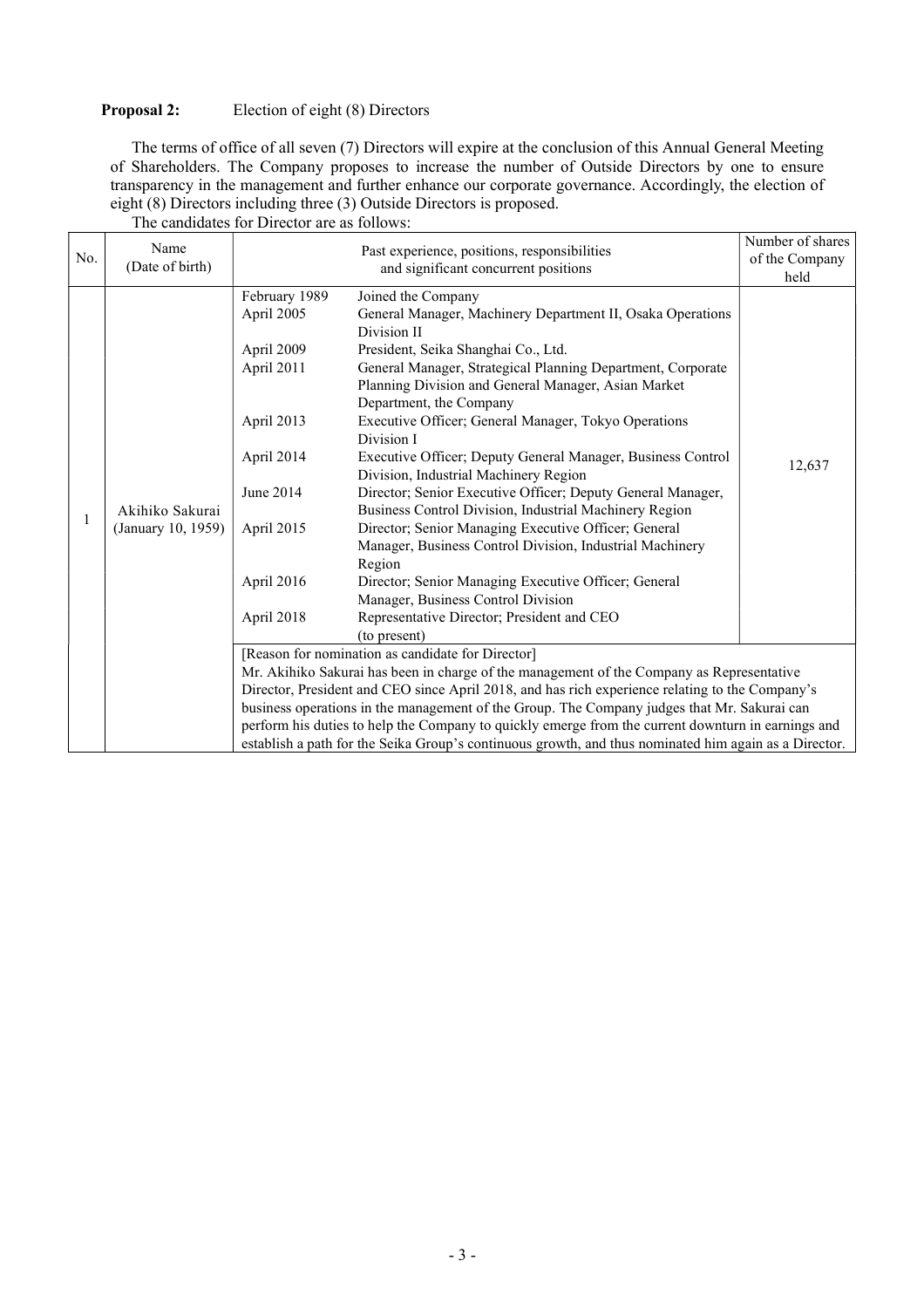|                | Name                                     |                      |                                                                                                    | Number of shares |
|----------------|------------------------------------------|----------------------|----------------------------------------------------------------------------------------------------|------------------|
| No.            | (Date of birth)                          |                      | Past experience, positions, responsibilities                                                       | of the Company   |
|                |                                          |                      | and significant concurrent positions                                                               | held             |
|                |                                          | April 1981           | Joined the Company                                                                                 |                  |
|                |                                          | April 2006           | General Manager, Applied System & Equipment Department,                                            |                  |
|                |                                          |                      | Electronics & Information System Division                                                          |                  |
|                |                                          | April 2008           | General Manager, Sales Department III, Tokyo Operations                                            |                  |
|                |                                          |                      | Division II                                                                                        |                  |
|                |                                          | April 2011           | General Manager, Sales Department III, Tokyo Operations                                            |                  |
|                |                                          |                      | Division I                                                                                         |                  |
|                |                                          | April 2013           | Executive Officer; General Manager, Affiliated Company                                             |                  |
|                |                                          |                      | Supervision Division and General Manager, Asian Market                                             |                  |
|                |                                          |                      | Department, Business Control Division                                                              |                  |
|                | Masaaki Yamashita<br>(September 7, 1957) | April 2014           | Executive Officer; General Manager, Global Business                                                |                  |
|                |                                          |                      | Division and General Manager, Overseas Business                                                    |                  |
|                |                                          |                      | Department and Deputy General Manager, General                                                     | 12,603           |
|                |                                          |                      | <b>Administration Division</b>                                                                     |                  |
|                |                                          | June 2014            | Director; Senior Executive Officer; General Manager, Global                                        |                  |
|                |                                          |                      | Business Division and General Manager, Overseas Business                                           |                  |
| $\overline{2}$ |                                          |                      | Department and Deputy General Manager, General                                                     |                  |
|                |                                          |                      | <b>Administration Division</b>                                                                     |                  |
|                |                                          | April 2015           | Director; Senior Managing Executive Officer; General                                               |                  |
|                |                                          |                      | Manager, Global Business Division and Deputy General                                               |                  |
|                |                                          |                      | Manager, General Administration Division                                                           |                  |
|                |                                          | April 2016           | Director; Senior Managing Executive Officer; General                                               |                  |
|                |                                          |                      | Manager, General Administration Division                                                           |                  |
|                |                                          | April 2018           | Director; Senior Managing Executive Officer, General                                               |                  |
|                |                                          |                      | Manager, General Administration Division                                                           |                  |
|                |                                          |                      | (to present)                                                                                       |                  |
|                |                                          |                      | [Reason for nomination as candidate for Director]                                                  |                  |
|                |                                          |                      | Mr. Masaaki Yamashita has supervised the administrative departments as the General Manager of the  |                  |
|                |                                          |                      | General Administration Division and also assisted the President in the management of the Company   |                  |
|                |                                          |                      | as a whole since April 2016. The Company judges that Mr. Yamashita can contribute to improving the |                  |
|                |                                          |                      | Company's earnings and corporate value by, for example, making appropriate decisions on material   |                  |
|                |                                          |                      | matters through his broad experience in business operations. Thus, the Company has nominated him   |                  |
|                |                                          | again as a Director. |                                                                                                    |                  |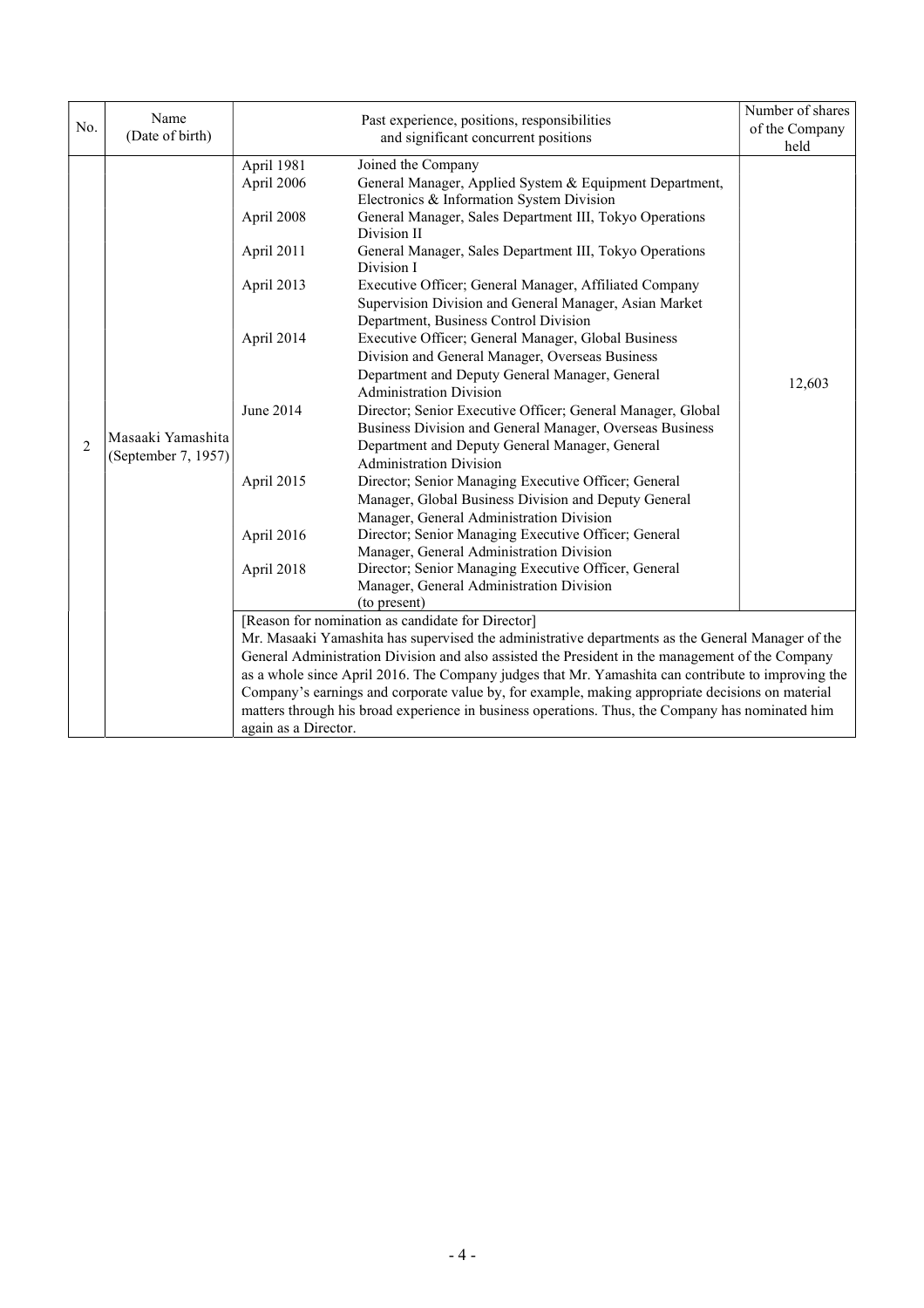| No. | Name<br>(Date of birth)              |                                                                                                                                                                                                   | Past experience, positions, responsibilities<br>and significant concurrent positions                                                                                                                                                                                                                                                                                                                                                                                                                                                                                                                                                                                                                                                                                                                                                                                                                                                                                                                                                                                                                                                                                                                                                                                                                                                                                                                                               | Number of shares<br>of the Company |
|-----|--------------------------------------|---------------------------------------------------------------------------------------------------------------------------------------------------------------------------------------------------|------------------------------------------------------------------------------------------------------------------------------------------------------------------------------------------------------------------------------------------------------------------------------------------------------------------------------------------------------------------------------------------------------------------------------------------------------------------------------------------------------------------------------------------------------------------------------------------------------------------------------------------------------------------------------------------------------------------------------------------------------------------------------------------------------------------------------------------------------------------------------------------------------------------------------------------------------------------------------------------------------------------------------------------------------------------------------------------------------------------------------------------------------------------------------------------------------------------------------------------------------------------------------------------------------------------------------------------------------------------------------------------------------------------------------------|------------------------------------|
| 3   | Masanori Takahashi<br>(May 25, 1957) | March 1990<br>April 2007<br>April 2009<br>April 2012<br>April 2013<br>April 2014<br>April 2015<br>June 2015<br>April 2016<br>April 2017<br>April 2018<br>October 2018<br>April 2019<br>April 2020 | Joined the Company<br>General Manager, Takamatsu Branch, Osaka Operations<br>Division I<br>General Manager, Hiroshima Branch, Chugoku Operations<br>Division<br>Deputy General Manager, Osaka Operations Division I and<br>General Manager, Osaka Power Systems Department<br>General Manager, Osaka Operations Division I and General<br>Manager, Osaka Power Systems Department<br>Executive Officer; Deputy General Manager, Business Control<br>Division, Power Plant Region<br>Executive Officer; Deputy General Manager, Business Control<br>Division, Power Plant Region<br>Director; Senior Executive Officer; Deputy General Manager,<br>Business Control Division, Power Plant Region<br>Director; Senior Managing Executive Officer; Deputy General<br>Manager, Business Control Division, Power Plant Region and<br>General Manager, Osaka Branch<br>Director; Senior Managing Executive Officer; General<br>Manager, Corporate Planning Division<br>Director; Senior Managing Executive Officer; General<br>Manager, Business Control Division<br>Director; Senior Managing Executive Officer; General<br>Manager, Business Control Division, Advanced Materials and<br>Measuring Instruments Region<br>Director; Senior Managing Executive Officer; General<br>Manager, Business Control Division<br>Director; Senior Managing Executive Officer; General<br>Manager, Business Control Division, Chemical and Energy | held<br>11,907                     |
|     |                                      | again as a Director.                                                                                                                                                                              | Plant Region (to present)<br>[Reason for nomination as candidate for Director]<br>Mr. Masanori Takahashi has supervised the Company's business departments as General Manager of<br>the Business Control Division, in addition to assisting the President in the management of the<br>Company as a whole since April 2018. The Company judges that Mr. Takahashi can contribute to<br>increasing the Company's earnings as he will make appropriate decisions by using his work<br>experience at the Osaka, Takamatsu, and Hiroshima Branches. Thus, the Company has nominated him                                                                                                                                                                                                                                                                                                                                                                                                                                                                                                                                                                                                                                                                                                                                                                                                                                                 |                                    |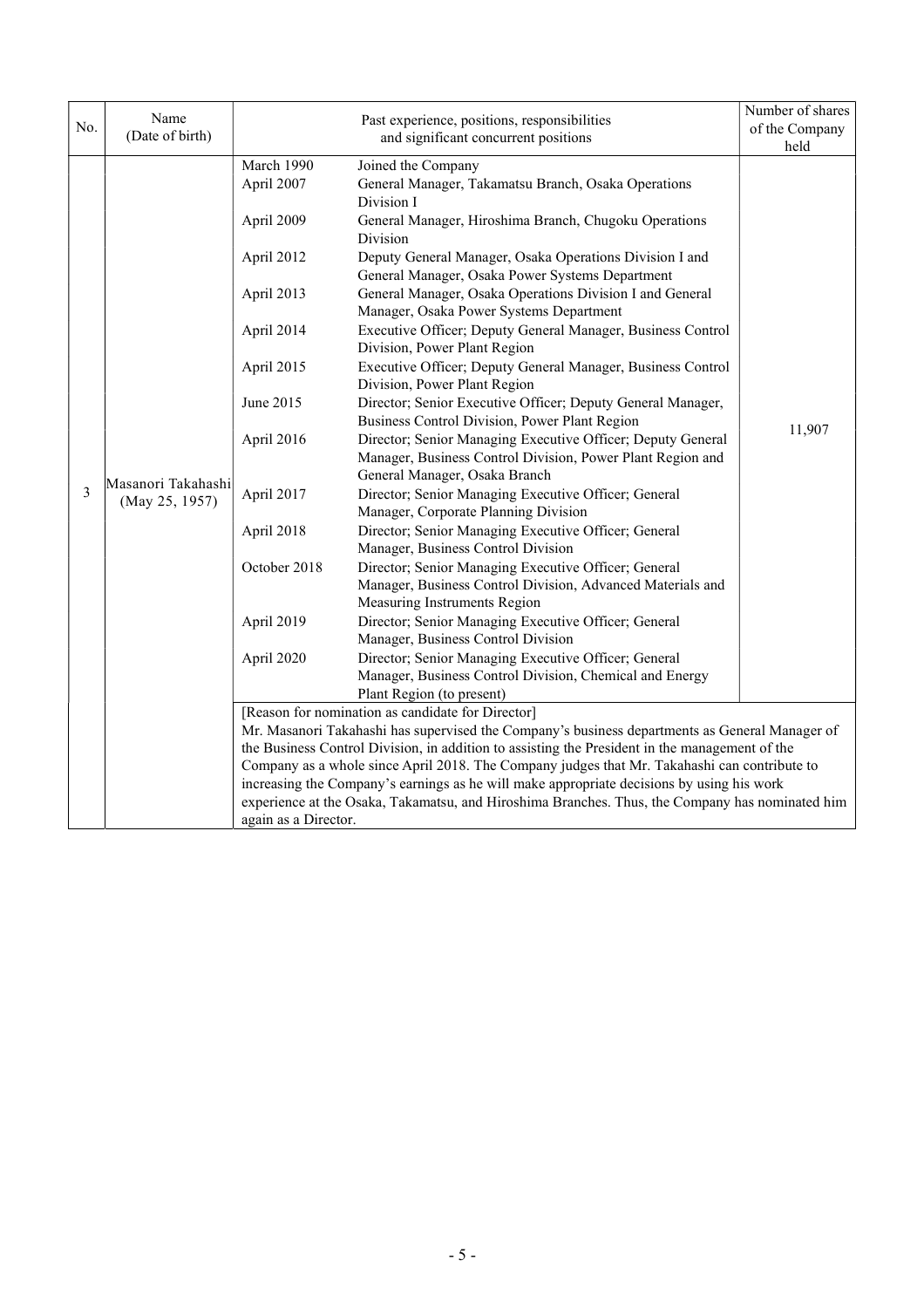|     |                                            |                                      |                                                                                                      | Number of shares |
|-----|--------------------------------------------|--------------------------------------|------------------------------------------------------------------------------------------------------|------------------|
| No. | Name                                       |                                      | Past experience, positions, responsibilities                                                         | of the Company   |
|     | (Date of birth)                            | and significant concurrent positions |                                                                                                      | held             |
|     |                                            | April 1984                           | Joined the Company                                                                                   |                  |
|     |                                            | April 2010                           | General Manager, Strategical Planning Department, Corporate                                          |                  |
|     |                                            |                                      | Planning Division and Deputy General Manager, Internal Audit                                         |                  |
|     |                                            |                                      | Division and Deputy General Manager, Affiliated Company                                              |                  |
|     |                                            |                                      | <b>Supervision Division</b>                                                                          |                  |
|     |                                            | April 2011                           | General Manager, Nagoya Branch, Osaka Operations Division                                            |                  |
|     |                                            |                                      | $\mathbf{I}$                                                                                         |                  |
|     |                                            | April 2013                           | Director and Deputy President, Nippon Daiya Valve Co., Ltd.                                          |                  |
|     |                                            |                                      | (seconded)                                                                                           |                  |
|     |                                            | <b>July 2013</b>                     | President and CEO (seconded)                                                                         |                  |
|     | Yasumasa Kawana<br>(September 29,<br>1960) | April 2015                           | Executive Officer, the Company                                                                       |                  |
|     |                                            |                                      | President and CEO, Nippon Daiya Valve Co., Ltd. (seconded)                                           |                  |
|     |                                            | April 2016                           | Senior Executive Officer, the Company                                                                | 5,683            |
|     |                                            |                                      | President and CEO, Nippon Daiya Valve Co., Ltd. (seconded)                                           |                  |
|     |                                            | April 2017                           | Senior Executive Officer, the Company; General Manager,                                              |                  |
|     |                                            |                                      | Subsidiary and Affiliate Business Strategy Division and                                              |                  |
| 4   |                                            |                                      | General Manager, Subsidiary and Affiliate Administration                                             |                  |
|     |                                            |                                      | Department                                                                                           |                  |
|     |                                            | June 2017                            | Director; Senior Executive Officer, the Company; General                                             |                  |
|     |                                            |                                      | Manager, Subsidiary and Affiliate Business Strategy Division                                         |                  |
|     |                                            |                                      | and General Manager, Subsidiary and Affiliate Administration                                         |                  |
|     |                                            |                                      | Department                                                                                           |                  |
|     |                                            | April 2019                           | Director; Senior Managing Executive Officer; General                                                 |                  |
|     |                                            |                                      | Manager, Subsidiary and Affiliate Business Strategy Division<br>(to present)                         |                  |
|     |                                            |                                      | [Reason for nomination as candidate for Director]                                                    |                  |
|     |                                            |                                      | Mr. Yasumasa Kawana has supervised affiliated companies in Japan and overseas and conducted          |                  |
|     |                                            |                                      | business promotion as General Manager of the Subsidiary and Affiliate Business Strategy Division, in |                  |
|     |                                            |                                      | addition to assisting the President in the management of the Company as a whole since April 2017.    |                  |
|     |                                            |                                      | The Company judges that Mr. Kawana can contribute to resolving different challenges that the         |                  |
|     |                                            |                                      | Company is currently facing and developing new businesses. This will help the Company to increase    |                  |
|     |                                            |                                      | the earnings of the group companies, which is the main pillar of our next medium-term management     |                  |
|     |                                            |                                      | plan. Thus, the Company has nominated him again as a Director.                                       |                  |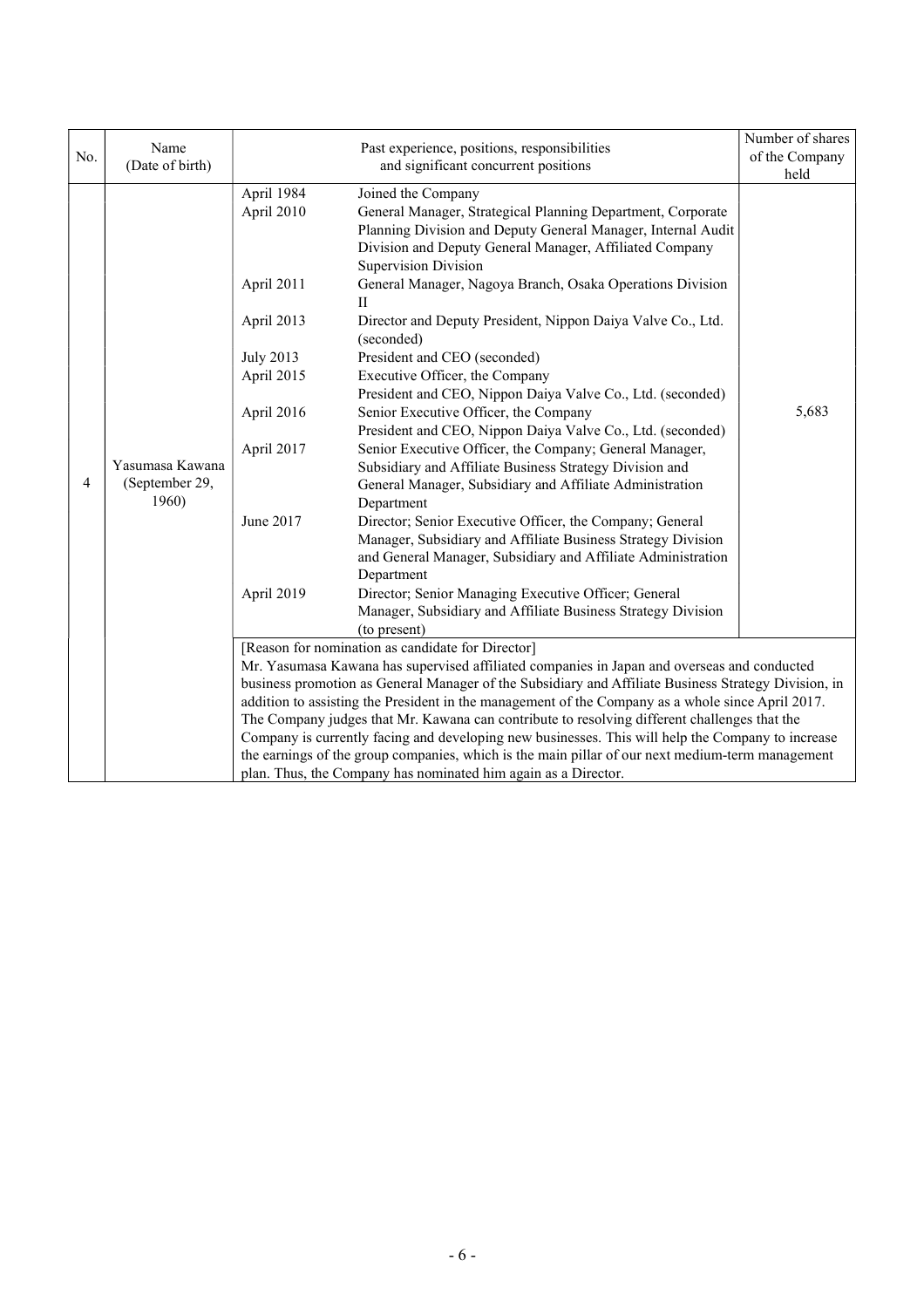|     |                         |                                                                                                                                                                                                  |                                                                                                                      | Number of shares |  |  |
|-----|-------------------------|--------------------------------------------------------------------------------------------------------------------------------------------------------------------------------------------------|----------------------------------------------------------------------------------------------------------------------|------------------|--|--|
| No. | Name<br>(Date of birth) |                                                                                                                                                                                                  | Past experience, positions, responsibilities                                                                         | of the Company   |  |  |
|     |                         |                                                                                                                                                                                                  | and significant concurrent positions                                                                                 |                  |  |  |
|     |                         | April 1984                                                                                                                                                                                       | Joined the Company                                                                                                   |                  |  |  |
|     |                         | April 2008                                                                                                                                                                                       | General Manager, Power Plant Department, Osaka Operations                                                            |                  |  |  |
|     |                         |                                                                                                                                                                                                  | Division I                                                                                                           |                  |  |  |
|     |                         | April 2013                                                                                                                                                                                       | General Manager, Business Administration Department,                                                                 |                  |  |  |
|     |                         |                                                                                                                                                                                                  | <b>Business Control Division</b>                                                                                     |                  |  |  |
|     |                         | April 2014                                                                                                                                                                                       | Deputy General Manager, Business Control Division and                                                                |                  |  |  |
|     |                         |                                                                                                                                                                                                  | General Manager, Business Administration Department                                                                  |                  |  |  |
|     |                         | April 2015                                                                                                                                                                                       | Executive Officer; Deputy General Manager, Business Control<br>Division and General Manager, Business Administration |                  |  |  |
|     |                         |                                                                                                                                                                                                  | Department                                                                                                           |                  |  |  |
|     |                         | April 2016                                                                                                                                                                                       | Senior Executive Officer; General Manager, Corporate Planning                                                        | 6,087            |  |  |
|     |                         |                                                                                                                                                                                                  | Division                                                                                                             |                  |  |  |
|     | Hajime Goto             | April 2017                                                                                                                                                                                       | Senior Executive Officer; Deputy General Manager, Business                                                           |                  |  |  |
| 5   | (August 28, 1960)       |                                                                                                                                                                                                  | Control Division, Power Plant Region, and General Manager,                                                           |                  |  |  |
|     |                         |                                                                                                                                                                                                  | Osaka Branch                                                                                                         |                  |  |  |
|     |                         | April 2018                                                                                                                                                                                       | Senior Executive Officer; General Manager, Corporate Planning                                                        |                  |  |  |
|     |                         |                                                                                                                                                                                                  | <b>Division</b>                                                                                                      |                  |  |  |
|     |                         | June 2018                                                                                                                                                                                        | Director; Senior Executive Officer; General Manager,                                                                 |                  |  |  |
|     |                         |                                                                                                                                                                                                  | Corporate Planning Division                                                                                          |                  |  |  |
|     |                         |                                                                                                                                                                                                  | (to present)                                                                                                         |                  |  |  |
|     |                         | [Reason for nomination as candidate for Director]                                                                                                                                                |                                                                                                                      |                  |  |  |
|     |                         |                                                                                                                                                                                                  | Mr. Hajime Goto has supervised the Corporate Planning Division as General Manager and also                           |                  |  |  |
|     |                         |                                                                                                                                                                                                  | assisted the President in the management of the Company as a whole since April 2018. The Company                     |                  |  |  |
|     |                         | judges that Mr. Goto can contribute to executing and achieving the new medium-term management<br>plan launched in April by using his experience as the General Manager of the Corporate Planning |                                                                                                                      |                  |  |  |
|     |                         |                                                                                                                                                                                                  | Division. Thus, the Company has nominated him again as a Director.                                                   |                  |  |  |
|     |                         | April 1986                                                                                                                                                                                       | Registered as attorney (Tokyo Bar Association)                                                                       |                  |  |  |
|     |                         | April 1991                                                                                                                                                                                       | Established Wing Law Office (formerly Shin-Yotsuya Law                                                               |                  |  |  |
|     |                         |                                                                                                                                                                                                  | Office) (Partner)                                                                                                    |                  |  |  |
|     |                         |                                                                                                                                                                                                  | (to present)                                                                                                         |                  |  |  |
|     |                         | April 2004                                                                                                                                                                                       | Director, Kanto Federation of Bar Associations                                                                       |                  |  |  |
|     |                         | April 2005                                                                                                                                                                                       | Expert Committee Member and Conciliation Committee                                                                   |                  |  |  |
|     |                         |                                                                                                                                                                                                  | Member, Tokyo District Court                                                                                         |                  |  |  |
|     |                         | May 2009                                                                                                                                                                                         | Chair, Shinjuku Ward Board of Education                                                                              |                  |  |  |
|     |                         | April 2010                                                                                                                                                                                       | Auditor, Japan Federation of Bar Associations                                                                        | 1,815            |  |  |
|     |                         | April 2011                                                                                                                                                                                       | Auditor, Japan Intellectual Property Arbitration Center                                                              |                  |  |  |
|     | Yuko Shirai             | April 2012                                                                                                                                                                                       | Vice-President, Tokyo Bar Association                                                                                |                  |  |  |
| 6   | (February 11, 1954)     | October 2013                                                                                                                                                                                     | Chair, Shinjuku Ward Board of Education                                                                              |                  |  |  |
|     |                         | June 2015                                                                                                                                                                                        | Outside Director, the Company                                                                                        |                  |  |  |
|     |                         | April 2016                                                                                                                                                                                       | (to present)<br>Audit Commissioner, Shinjuku Ward, Tokyo (Part-time)                                                 |                  |  |  |
|     |                         | April 2019                                                                                                                                                                                       | Chief Audit Commissioner (Part-time)                                                                                 |                  |  |  |
|     |                         |                                                                                                                                                                                                  | (to present)                                                                                                         |                  |  |  |
|     |                         |                                                                                                                                                                                                  | [Reason for nomination as candidate for Outside Director]                                                            |                  |  |  |
|     |                         |                                                                                                                                                                                                  | Ms. Yuko Shirai has supervised the management as an Outside Director since June 2015 from an                         |                  |  |  |
|     |                         |                                                                                                                                                                                                  | independent perspective, and contributed to improving the effectiveness of the Board of Directors.                   |                  |  |  |
|     |                         |                                                                                                                                                                                                  | She has specialized knowledge and insight as an attorney, mainly relating to corporate legal affairs.                |                  |  |  |
|     |                         |                                                                                                                                                                                                  | The Company judges that she can continue to improving the Company's corporate value, and thus                        |                  |  |  |
|     |                         |                                                                                                                                                                                                  | nominated her again as an Outside Director.                                                                          |                  |  |  |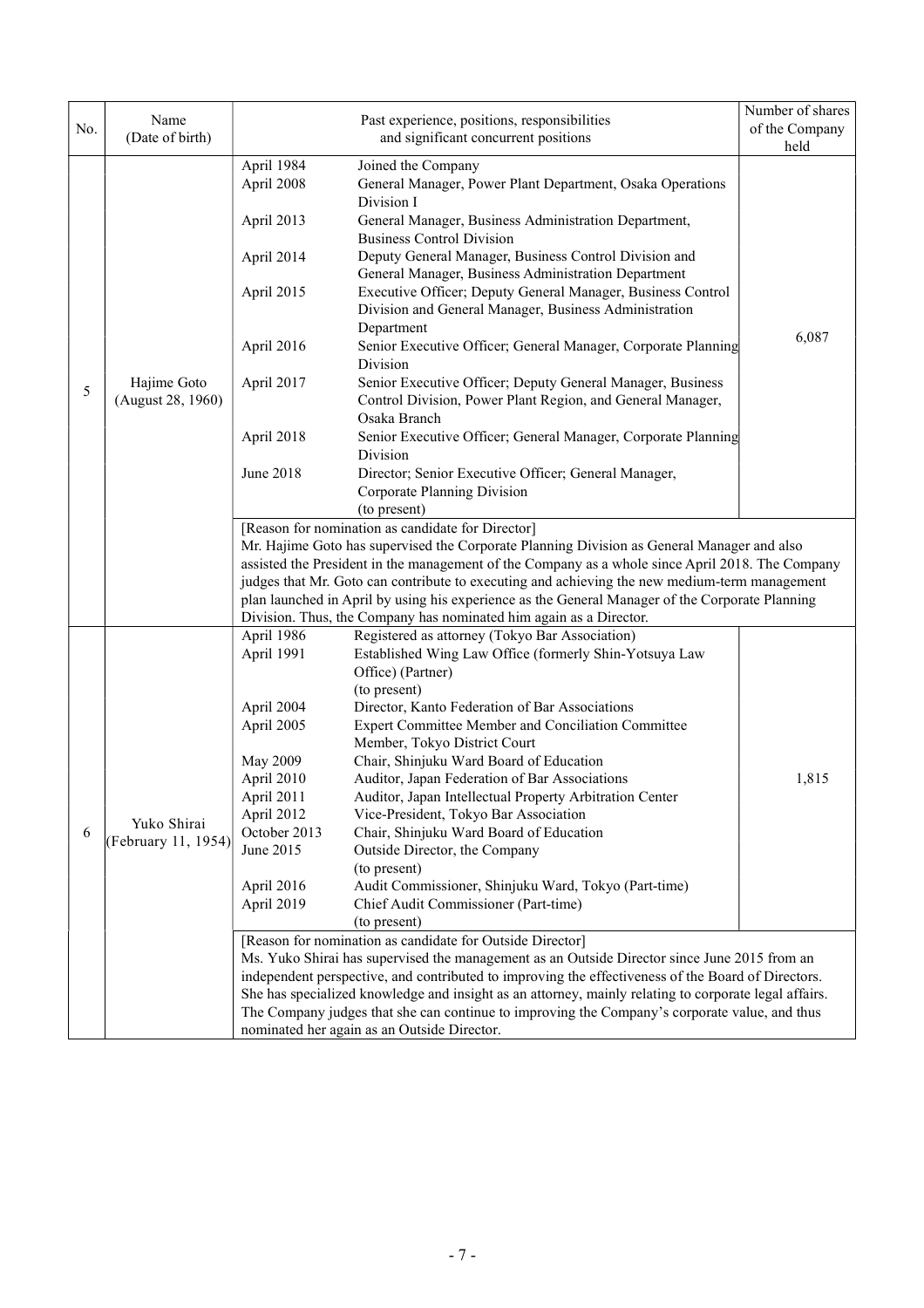| No. | Name<br>(Date of birth)           |                                                                                                                                    | Past experience, positions, responsibilities<br>and significant concurrent positions                                                                                                                                                                                                                                                                                                                                                                                                                                                                                                                                                                                         | Number of shares<br>of the Company<br>held |
|-----|-----------------------------------|------------------------------------------------------------------------------------------------------------------------------------|------------------------------------------------------------------------------------------------------------------------------------------------------------------------------------------------------------------------------------------------------------------------------------------------------------------------------------------------------------------------------------------------------------------------------------------------------------------------------------------------------------------------------------------------------------------------------------------------------------------------------------------------------------------------------|--------------------------------------------|
| 7   | Takahisa Fukao<br>(July 15, 1949) | April 1973<br>October 2000<br><b>July 2002</b><br>June 2005<br>April 2008<br>March 2014<br>April 2015<br>June 2016<br>October 2018 | Joined Mitsubishi Kasei Corporation (currently Mitsubishi<br>Chemical Corporation)<br>Director and Chief Technology Officer, Advanced Colortech,<br>Inc.<br>General Manager, Planning & Coordination Section,<br>Engineering Division, Mitsubishi Chemical Engineering<br>Corporation<br>Managing Director<br>President and Chief Executive Officer<br>Retired<br>Visiting Researcher, National Institute of Advanced Industrial<br>Science and Technology<br>(to present)<br>Outside Director, the Company<br>(to present)<br>Special Counsel, CNJ Partners Inc.<br>(to present)                                                                                            | 1,316                                      |
|     |                                   | an Outside Director.                                                                                                               | [Reason for nomination as candidate for Outside Director]<br>Mr. Takahisa Fukao has supervised the management as an Outside Director since June 2016 from an<br>independent perspective, and contributed to improving the effectiveness of the Board of Directors.<br>Mr. Fukao has successively held important posts such as President and Chief Executive Officer of<br>Mitsubishi Chemical Engineering Corporation. The Company judges that Mr. Fukao can continue to<br>contribute to improving the Company's corporate value by, for example, making appropriate<br>decisions on business-related challenges through those experiences, and thus nominated him again as |                                            |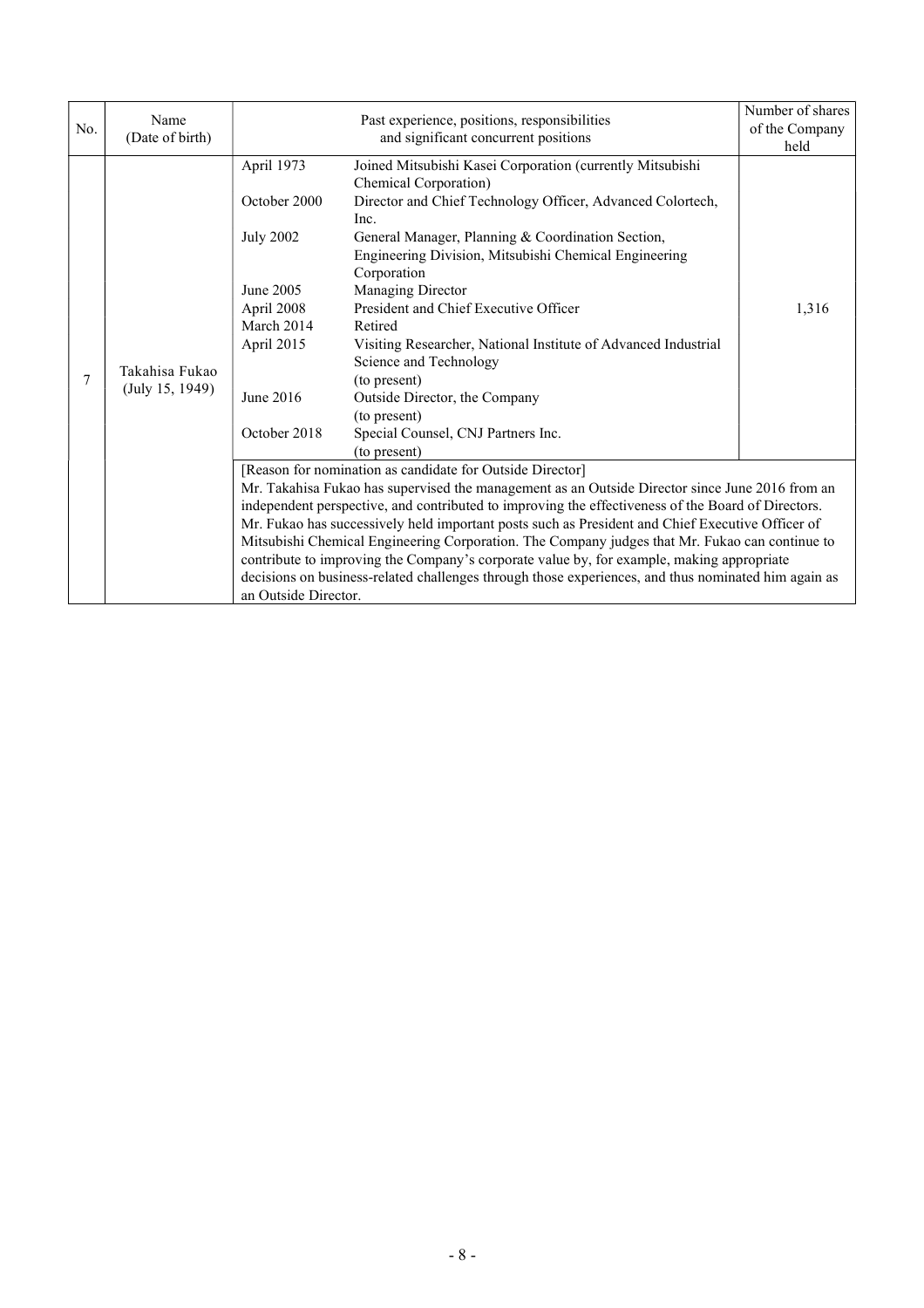| No.  | Name<br>(Date of birth)           |                                                                                                                                              | Past experience, positions, responsibilities<br>and significant concurrent positions                                                                                                                                                                                                                                                                                                                                                                                                                                                                                                                                                 | Number of shares<br>of the Company<br>held |
|------|-----------------------------------|----------------------------------------------------------------------------------------------------------------------------------------------|--------------------------------------------------------------------------------------------------------------------------------------------------------------------------------------------------------------------------------------------------------------------------------------------------------------------------------------------------------------------------------------------------------------------------------------------------------------------------------------------------------------------------------------------------------------------------------------------------------------------------------------|--------------------------------------------|
| $*8$ | Kiyomi Miyata<br>(March 14, 1947) | April 1969<br>December 1998<br>December 2003<br>December 2008<br>February 2009<br>June 2012<br>October 2014<br>December 2017<br>January 2019 | Joined HOSOKAWA MICRON CORPORATION<br>Director<br>Vice President<br>Representative Director, President<br>Director, The Japan Society Of Industrial Machinery<br>Manufacturers<br>Vice Chairman, Hosokawa Powder Technology Foundation<br>Chairman, HOSOKAWA MICRON CORPORATION<br>Full-time Adviser<br>Adviser (Part-time)<br>(to present)                                                                                                                                                                                                                                                                                          | 1,000                                      |
|      |                                   |                                                                                                                                              | [Reason for nomination as candidate for Outside Director]<br>Mr. Kiyomi Miyata contributed to the growth of HOSOKAWA MICRON CORPORATION, a<br>company listed on the First Section of the Tokyo Stock Exchange, as Representative Director,<br>President and as Chairman. In addition, Mr. Miyata has successively held the office of Director of The<br>Japan Society Of Industrial Machinery Manufacturers and other offices, and made efforts to<br>contribute to society. The Company judges that Mr. Miyata can utilize his rich experience for the<br>management of the Company, and thus nominated him as an Outside Director. |                                            |

(Notes)

- 1. There are no special interests between the candidates and the Company.
- 2. \* indicates a new candidate for Director.
- 3. Ms. Yuko Shirai, Mr. Takahisa Fukao, and Mr. Kiyomi Miyata are candidates for Outside Director.
- 4. Ms. Yuko Shirai and Mr. Takahisa Fukao are currently Outside Directors of the Company.
- 5. The term of office of Ms. Yuko Shirai as Outside Director will be five years at the conclusion of this Annual General Meeting of Shareholders.
- 6. The term of office of Mr. Takahisa Fukao as Outside Director will be four years at the conclusion of this Annual General Meeting of Shareholders.
- 7. The Company has entered into an agreement with Ms. Yuko Shirai and Mr. Takahisa Fukao to limit their liability pursuant to Article 423, Paragraph 1 of the Companies Act, in accordance with Article 427, Paragraph 1 of the Companies Act, and the limit for liability under said agreement shall be the minimum amount as stipulated by laws and regulations.
- 8. If Mr. Kiyomi Miyata is appointed as a Director, the Company plans to enter into an agreement with him to limit his liability pursuant to Article 423, Paragraph 1 of the Companies Act, in accordance with Article 427, Paragraph 1 of the Companies Act.
- 9. The Company has registered Ms. Yuko Shirai and Mr. Takahisa Fukao as Independent Officers with the Tokyo Stock Exchange.
- 10. If Mr. Kiyomi Miyata is appointed as a Director, the Company plans to register him as an Independent Officer with the Tokyo Stock Exchange.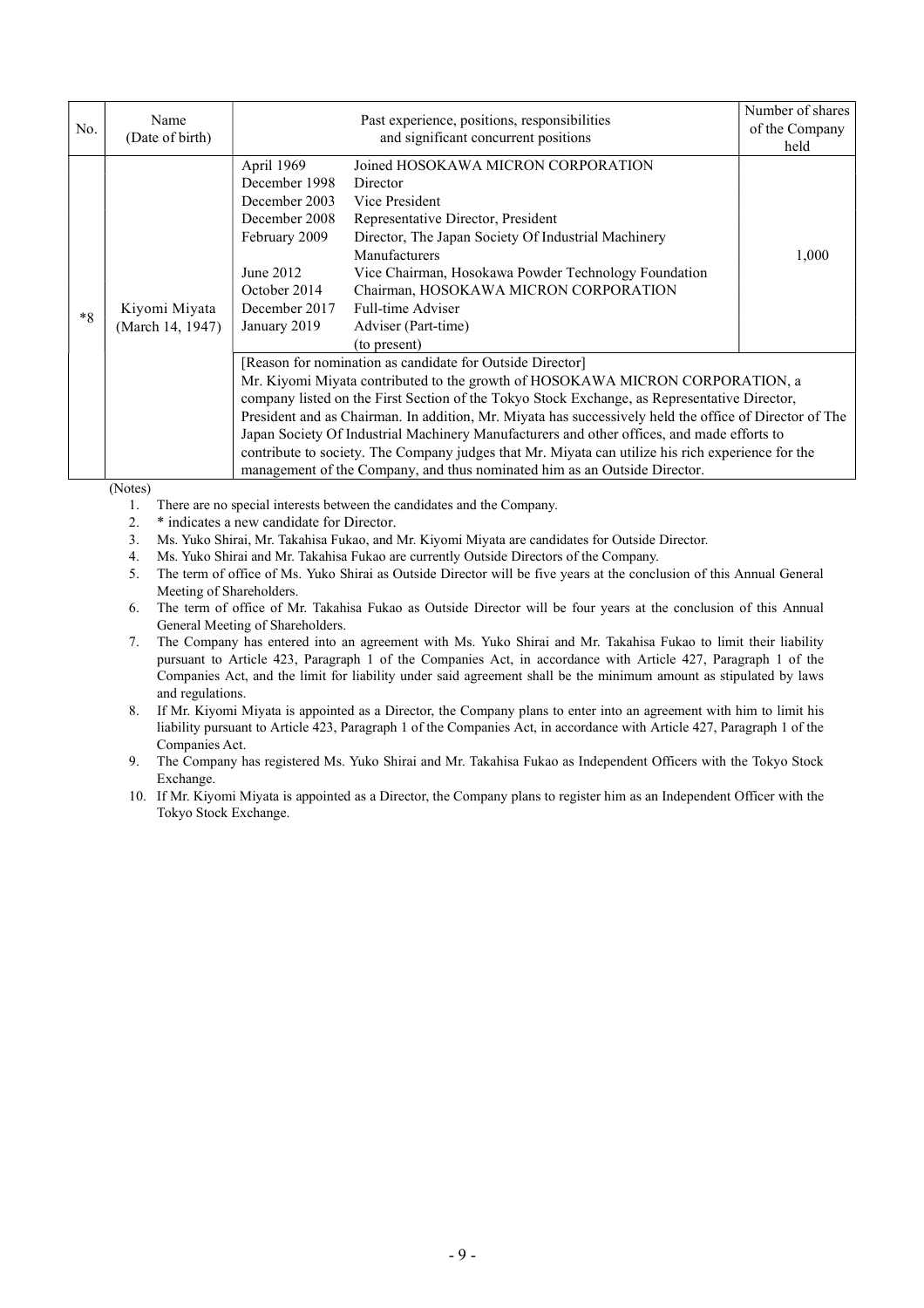## **Proposal 3:** Election of four (4) Auditors

The terms of office of three (3) Auditors, Mr. Masashi Takahashi, Mr. Yoshinobu Mori, and Mr. Yasutaka Keno, will expire at the conclusion of this Annual General Meeting of Shareholders. Auditor, Mr. Tatsuhiko Hirayama will resign at the conclusion of this Annual General Meeting of Shareholders. Accordingly, the Company proposes the election of four (4) Auditors.

The Board of Auditors has previously given its consent to this proposal.

| The candidates for Auditor are as follows: |  |  |
|--------------------------------------------|--|--|
|                                            |  |  |

|      | Name                                                                               |                             |                                                                                                        | Number of shares |  |  |
|------|------------------------------------------------------------------------------------|-----------------------------|--------------------------------------------------------------------------------------------------------|------------------|--|--|
| No.  | Past experience, positions and significant concurrent positions<br>(Date of birth) |                             | of the Company                                                                                         |                  |  |  |
|      |                                                                                    |                             | Joined the Company                                                                                     |                  |  |  |
|      |                                                                                    | October 2010                |                                                                                                        |                  |  |  |
|      |                                                                                    | April 2011                  | General Manager, System Planning Department, Corporate                                                 |                  |  |  |
|      |                                                                                    |                             | Planning Division                                                                                      |                  |  |  |
|      |                                                                                    | April 2016                  | Assistant to General Manager, Corporate Planning Division                                              |                  |  |  |
|      |                                                                                    | June 2016                   | Auditor (to present)                                                                                   |                  |  |  |
|      |                                                                                    |                             | [Reason for nomination as candidate for Auditor]                                                       |                  |  |  |
| 1    | Masashi Takahashi                                                                  |                             | Mr. Masashi Takahashi assumed the office of Full-time Auditor of the Company in June 2016. Since       |                  |  |  |
|      | (August 2, 1957)                                                                   |                             | then, Mr. Takahashi has determined the legality of Directors' execution of operations and the          |                  |  |  |
|      |                                                                                    |                             | appropriateness of accounting audits from an objective perspective, as well as helped the Company to   |                  |  |  |
|      |                                                                                    |                             | ensure soundness of its management through valuable advice. In addition, before assuming the office    |                  |  |  |
|      |                                                                                    |                             | of Auditor, he was involved in information technology systems and internal control management as       |                  |  |  |
|      |                                                                                    |                             | General Manager of System Planning Department of the Company. The Company has judged that Mr.          |                  |  |  |
|      |                                                                                    |                             | Takahashi can utilize his knowledge and rich experience in internal control to strengthen the auditing |                  |  |  |
|      |                                                                                    |                             | structure of the Company, and thus nominated him again as a Full-time Auditor.                         |                  |  |  |
|      |                                                                                    | April 1982                  | Joined the Company                                                                                     |                  |  |  |
|      |                                                                                    | April 2010                  | General Manager, General Affairs & Personnel Department and                                            |                  |  |  |
|      |                                                                                    |                             | General Manager, Secretariat                                                                           |                  |  |  |
|      |                                                                                    | June 2016                   | Director; General Manager, General Administration Division                                             |                  |  |  |
|      |                                                                                    |                             | and General Manager, General Affairs & Personnel                                                       |                  |  |  |
|      |                                                                                    |                             | Department, Nippon Daiya Valve Co., Ltd. (seconded)                                                    | 400              |  |  |
|      |                                                                                    | March 2017                  | Retired from the Company                                                                               |                  |  |  |
|      |                                                                                    | April 2017                  | Joined Nippon Daiya Valve Co., Ltd.                                                                    |                  |  |  |
|      | Masanori Abe                                                                       |                             | Director; General Manager, General Administration Division                                             |                  |  |  |
| $*2$ | (October 25, 1957)                                                                 |                             | and General Manager, General Affairs & Personnel Department                                            |                  |  |  |
|      |                                                                                    | June 2020                   | Resigned from Nippon Daiya Valve Co., Ltd.                                                             |                  |  |  |
|      |                                                                                    |                             | [Reason for nomination as candidate for Outside Auditor]                                               |                  |  |  |
|      |                                                                                    |                             | Mr. Masanori Abe supervised the overall general affair and personnel matters from April 2010 as        |                  |  |  |
|      |                                                                                    |                             | General Manager of General Affairs & Personnel Department of the Company. After that, he has           |                  |  |  |
|      |                                                                                    |                             | supervised administrative department since June 2016 as General Manager of General Administration      |                  |  |  |
|      |                                                                                    |                             | Division of our consolidated subsidiary, Nippon Daiya Valve Co., Ltd. The Company has judged that      |                  |  |  |
|      |                                                                                    |                             | Mr. Abe can utilize his knowledge and rich experience in administrative operations of the Company      |                  |  |  |
|      |                                                                                    |                             | and the Group companies to strengthen the auditing structure of the Company, and thus nominated        |                  |  |  |
|      |                                                                                    | him as a Full-time Auditor. |                                                                                                        |                  |  |  |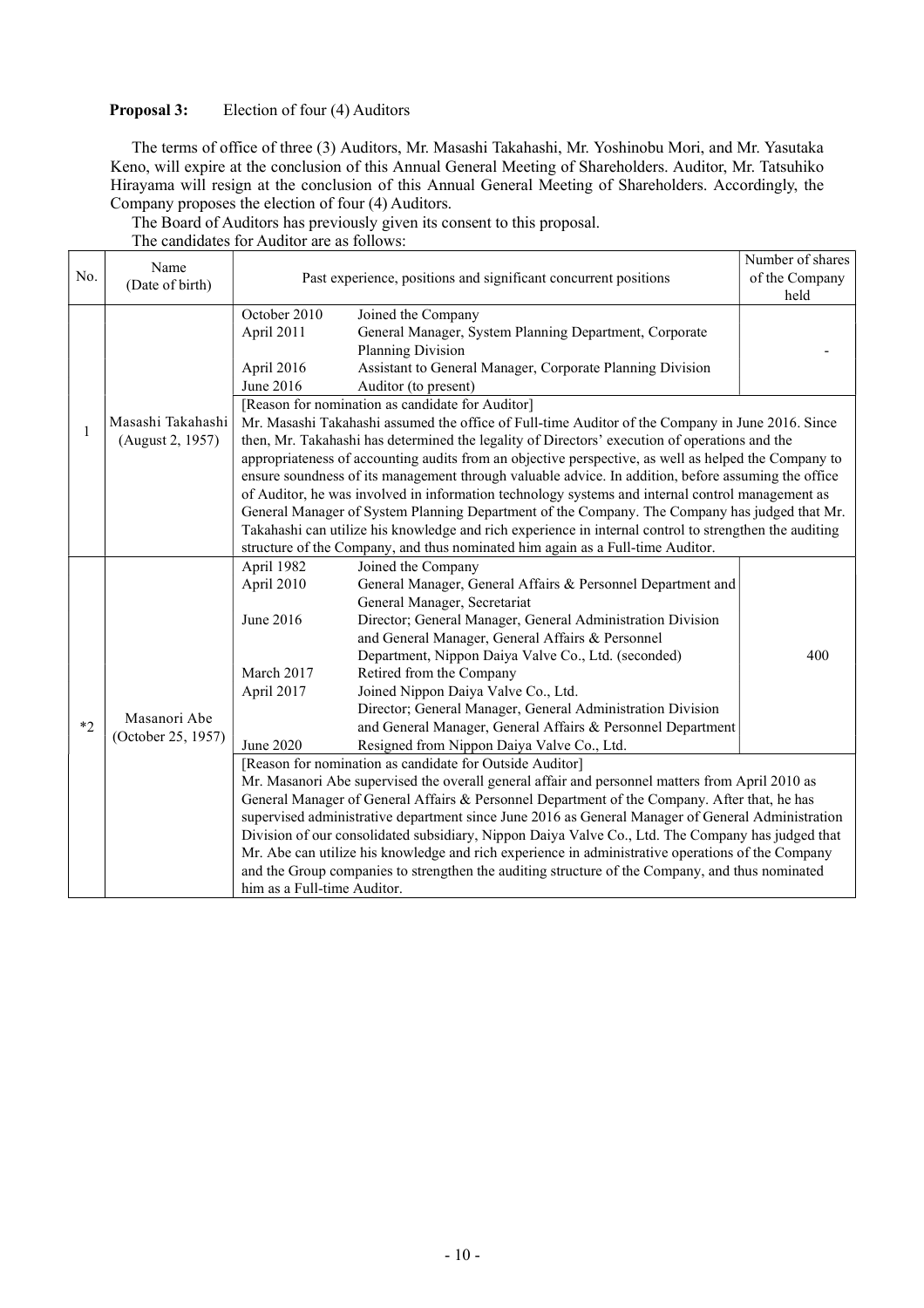| No.            | Name<br>(Date of birth)             |                                                                                                                                                                                                                                                                                                                                                                                                                                                                                                                                                                                                                                                                                                    | Past experience, positions and significant concurrent positions                                                                                                                                                                                                                                                                                                                                                                                                                                                                                               |      |
|----------------|-------------------------------------|----------------------------------------------------------------------------------------------------------------------------------------------------------------------------------------------------------------------------------------------------------------------------------------------------------------------------------------------------------------------------------------------------------------------------------------------------------------------------------------------------------------------------------------------------------------------------------------------------------------------------------------------------------------------------------------------------|---------------------------------------------------------------------------------------------------------------------------------------------------------------------------------------------------------------------------------------------------------------------------------------------------------------------------------------------------------------------------------------------------------------------------------------------------------------------------------------------------------------------------------------------------------------|------|
|                |                                     | April 1994<br>June 2002<br><b>July 2014</b><br>December 2016                                                                                                                                                                                                                                                                                                                                                                                                                                                                                                                                                                                                                                       | Registered as an attorney with Daini Tokyo Bar Association<br>Joined Miyake & Yamazaki (currently Miyake & Partners)<br>Partner<br>Auditor, the Company (to present)<br>Partner, King & Wood Mallesons Tokyo (Foreign Law Joint<br>Enterprise) (to present)                                                                                                                                                                                                                                                                                                   | held |
| $\overline{3}$ | Yasutaka Keno<br>(February 9, 1961) | [Reason for nomination as candidate for Outside Auditor]<br>Mr. Yasutaka Keno assumed the office of Auditor of the Company in July 2014. Since then, Mr. Keno<br>has determined the legality of Directors' execution of operations and the appropriateness of<br>accounting audits from an objective perspective, as well as helped the Company to ensure soundness<br>of its management through valuable advice. The Company has judged that Mr. Keno can continue to<br>utilize his specialized knowledge and rich experience as an attorney, mainly relating to corporate legal<br>affairs, to strengthen the auditing structure of the Company, and thus nominated him again as an<br>Auditor. |                                                                                                                                                                                                                                                                                                                                                                                                                                                                                                                                                               |      |
|                | Yoshihiko                           | October 2003<br>June 2019<br><b>July 2019</b>                                                                                                                                                                                                                                                                                                                                                                                                                                                                                                                                                                                                                                                      | Partner, KPMG AZSA & Co. (currently KPMG AZSA LLC)<br>Resigned KPMG AZSA LLC<br>Established Yoshihiko Nakamura, Certified Public Accountant,<br>Accounting Office (to present)                                                                                                                                                                                                                                                                                                                                                                                | 200  |
| $*4$           | Nakamura<br>(November 28,<br>1956)  |                                                                                                                                                                                                                                                                                                                                                                                                                                                                                                                                                                                                                                                                                                    | [Reason for nomination as candidate for Outside Auditor]<br>Mr. Yoshihiko Nakamura has served as Lead Engagement Partner for many companies, including<br>Mitsubishi Electric Corporation and MinebeaMitsumi Inc. as a certified public accountant. He has<br>also been involved in a number of M&A projects. The Company has judged that Mr. Yoshihiko<br>Nakamura can utilize his high insight based on his many years' audit experience in Japan and<br>overseas to strengthen the auditing structure of the Company and thus nominated him as an Auditor. |      |

(Notes)

1. There are no special interests between the candidates and the Company.

2. \* indicates a new candidate for Auditor.

3. Mr. Yasutaka Keno is a candidate for Outside Auditor, and the Company has registered him as an Independent Officer with the Tokyo Stock Exchange.

- 4. The Company has entered into an agreement with Mr. Yasutaka Keno to limit his liability pursuant to Article 423, Paragraph 1 of the Companies Act, in accordance with Article 427, Paragraph 1 of the Companies Act, and the limit for liability under said agreement shall be the minimum amount as stipulated by laws and regulations.
- 5. The term of office of Mr. Yasutaka Keno as Outside Auditor will be five years and ten months at the conclusion of this Annual General Meeting of Shareholders.
- 6. If Mr. Yoshihiko Nakamura is appointed as an Auditor, the Company plans to register him as an Independent Officer with the Tokyo Stock Exchange.
- 7. If Mr. Yoshihiko Nakamura is appointed as an Auditor, the Company plans to enter into an agreement with him to limit his liability pursuant to Article 423, Paragraph 1 of the Companies Act, in accordance with Article 427, Paragraph 1 of the Companies Act.